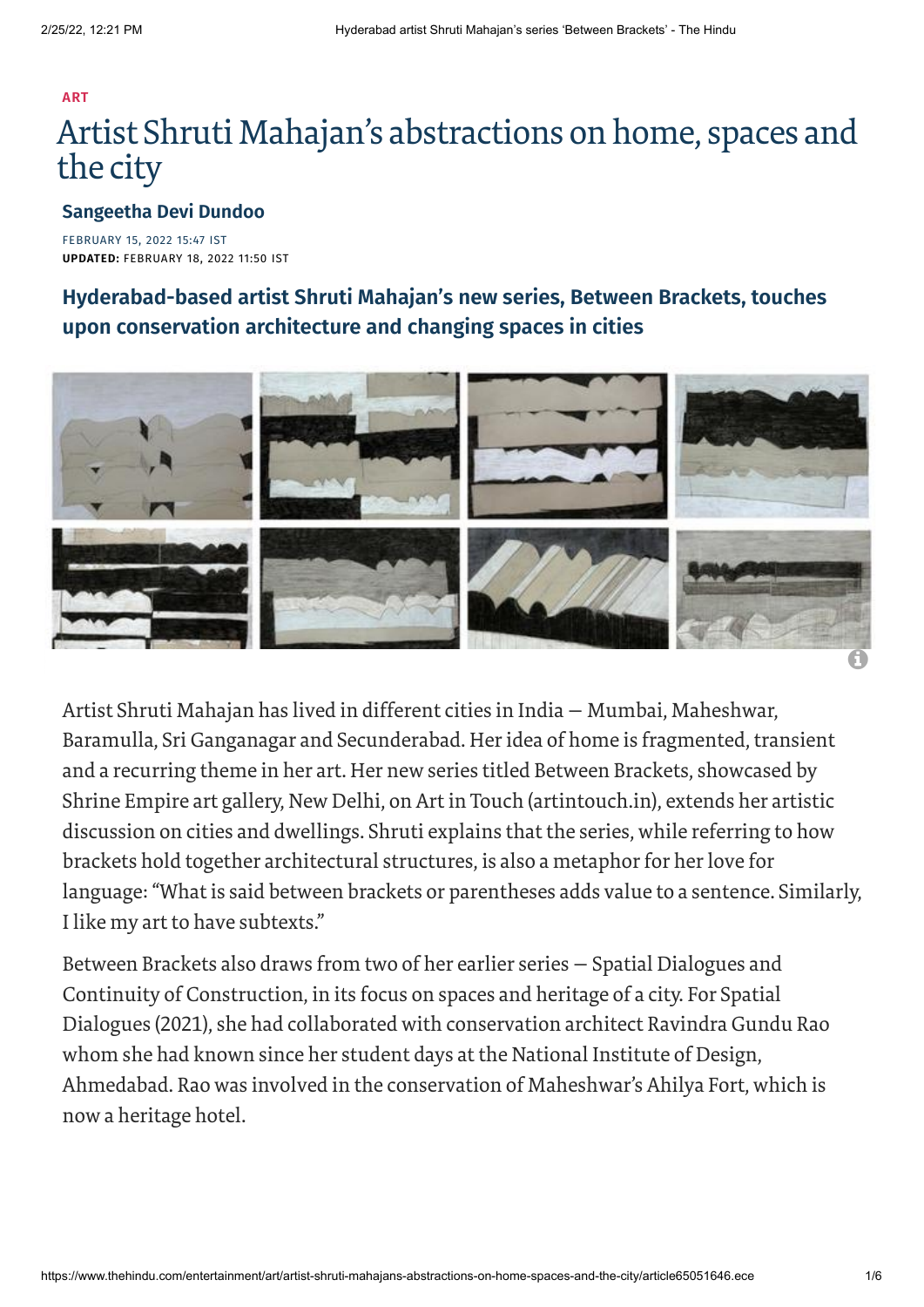Artist Shruti Mahajan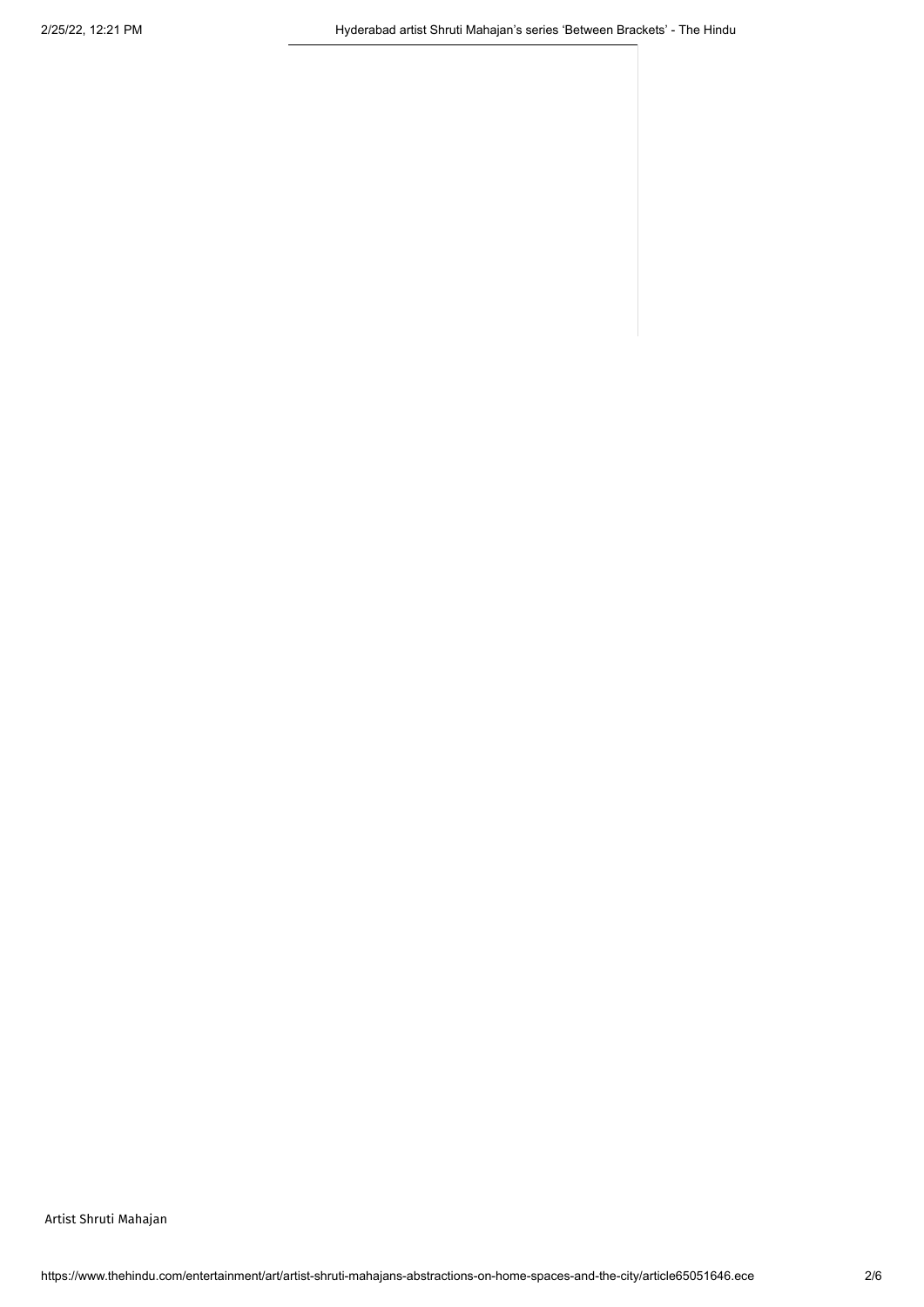#### 2/25/22, 12:21 PM Hyderabad artist Shruti Mahajan's series 'Between Brackets' - The Hindu

When Shruti was working on her graduation project in 2003, she had stayed at Ahilya. There, she observed the heritage architecture of Maheshwar and the weavers of Sally Holkar's Rehwa Society working on theirlooms on the banks of Narmada. The flight of stairs from the river to the fort, for instance, was the subject of one of her recent artworks. Shruti is also a trained textile designer and fascinated by the warp and weft; she included sketches of the looms.

In her new series, she sketches brackets, at times in abstraction, to underline how they are integral to architectural forms. Her choice of media varies from wood to charcoal on paper to charcoal on mount board. She reminisces, "I would constantly hear the sound of the staff working on wood at Poshak Wada (the central courtyard of Ahilya fort)." The sketches that make up Between Brackets is an ode to the fort's conservation and her way of reiterating the importance of conserving heritage structures in different cities.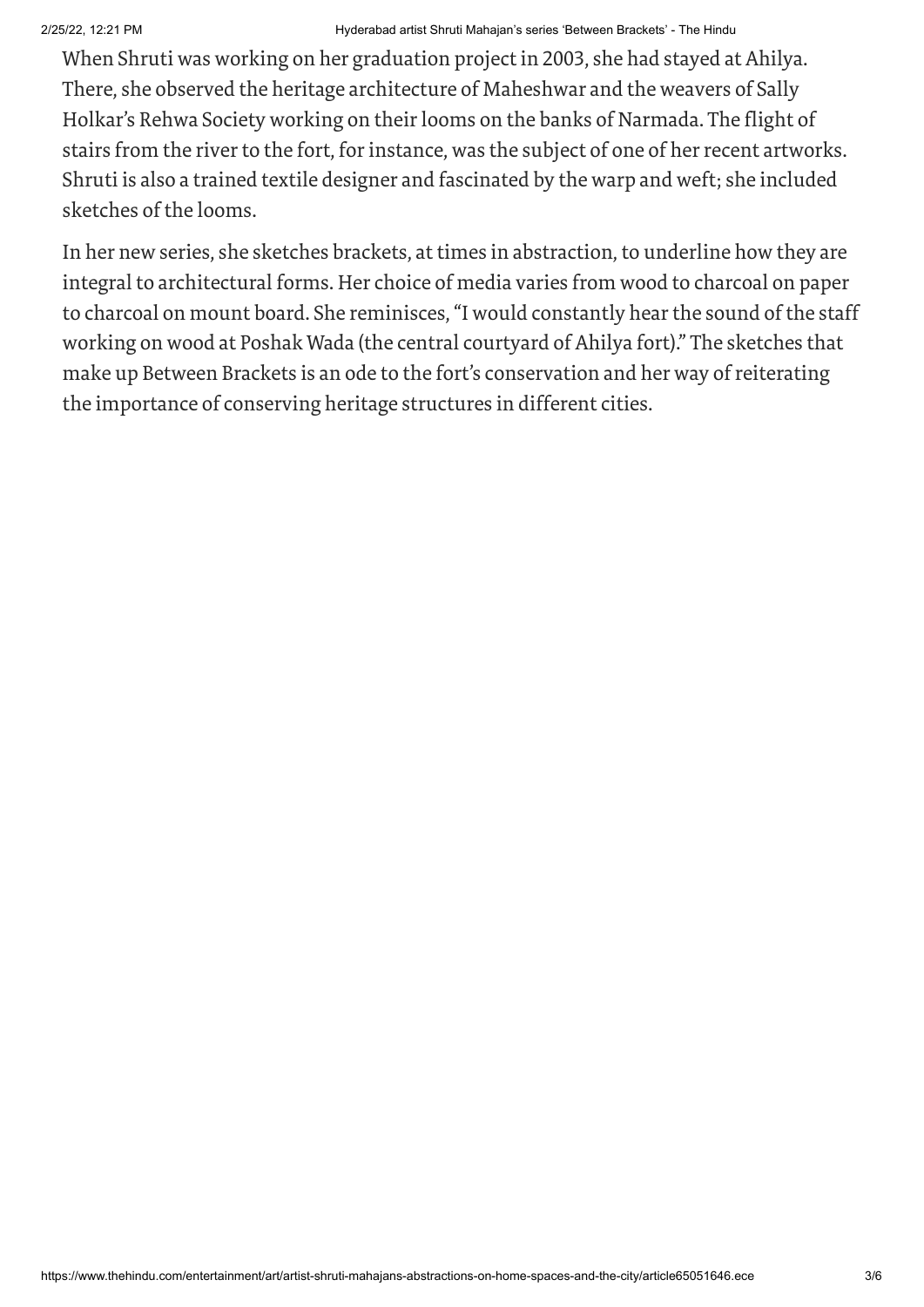From Between Brackets by Shruti Mahajan

Talking about her recurring themes of spaces, cities and home, she says, "I am constantly longing for a place where I feel that I belong. My memory of a place I can call home is fragmented - I remember the verandah of one home, a window view of another, a courtyard of another… For any thematic work, I begin with drawings and sketches and then build it up. I have found myself moving between textile and paper as media."

Paper as a medium, she points out, works forits tactile quality as well as being portable as she moves between cities and homes, with her studio. Shruti lived in Hyderabad in the mid-2000s before work took herto other cities and she returned in 2017.

(Between Brackets is on view at artintouch.in till April 30)